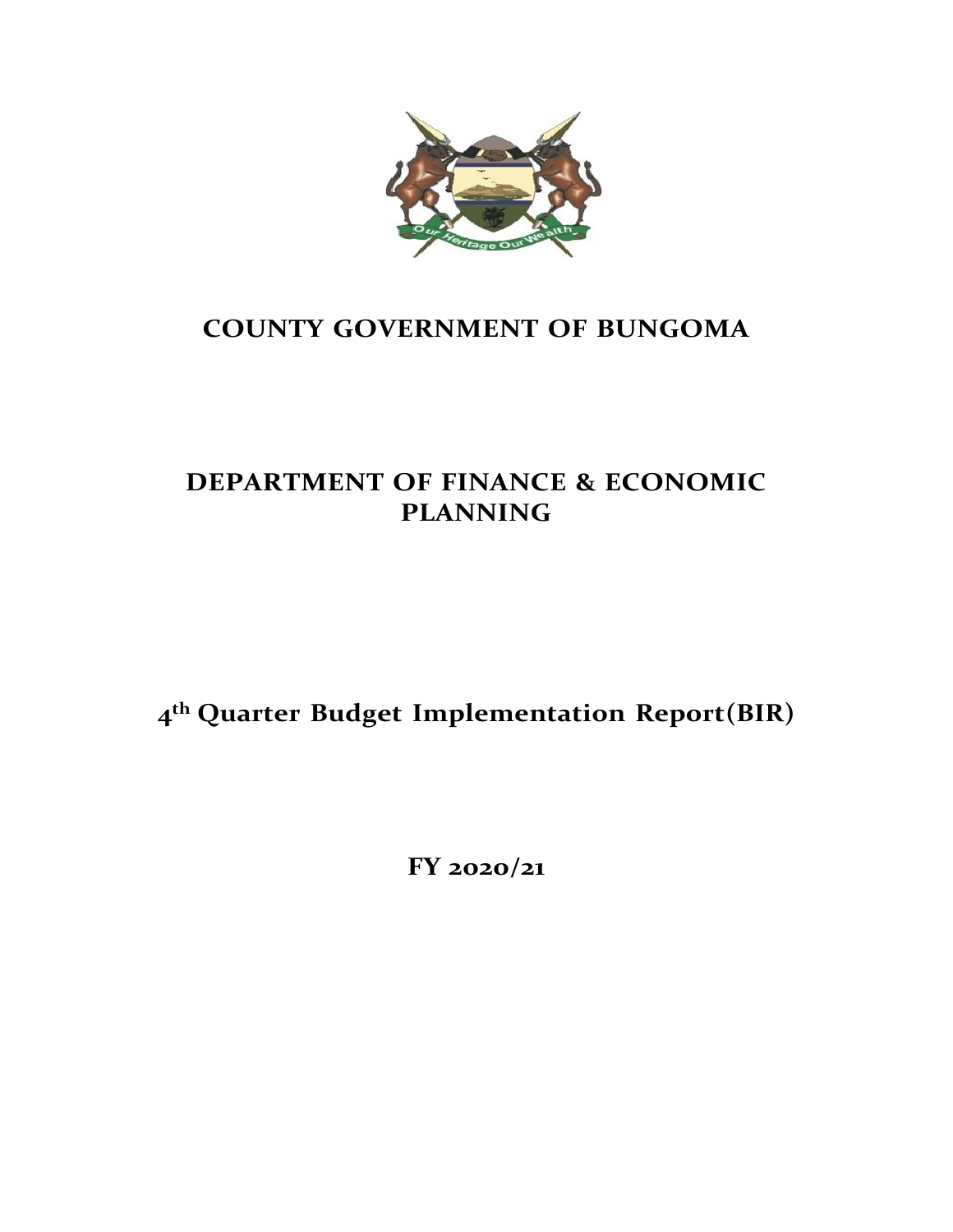©2021 4th Quarter Budget Implementation Report (BIR)

To obtain copies of the document, please contact:

## **Chief Officer,**

The County Treasury

Municipal Building

P. O. Box 437-50200

## **BUNGOMA, KENYA**

Tel: +254-20-2252-299

Fax: +254-20-341-082

The document is also available on the website at: www.bungomacounty.go.ke and bungomacountyassembly.go.ke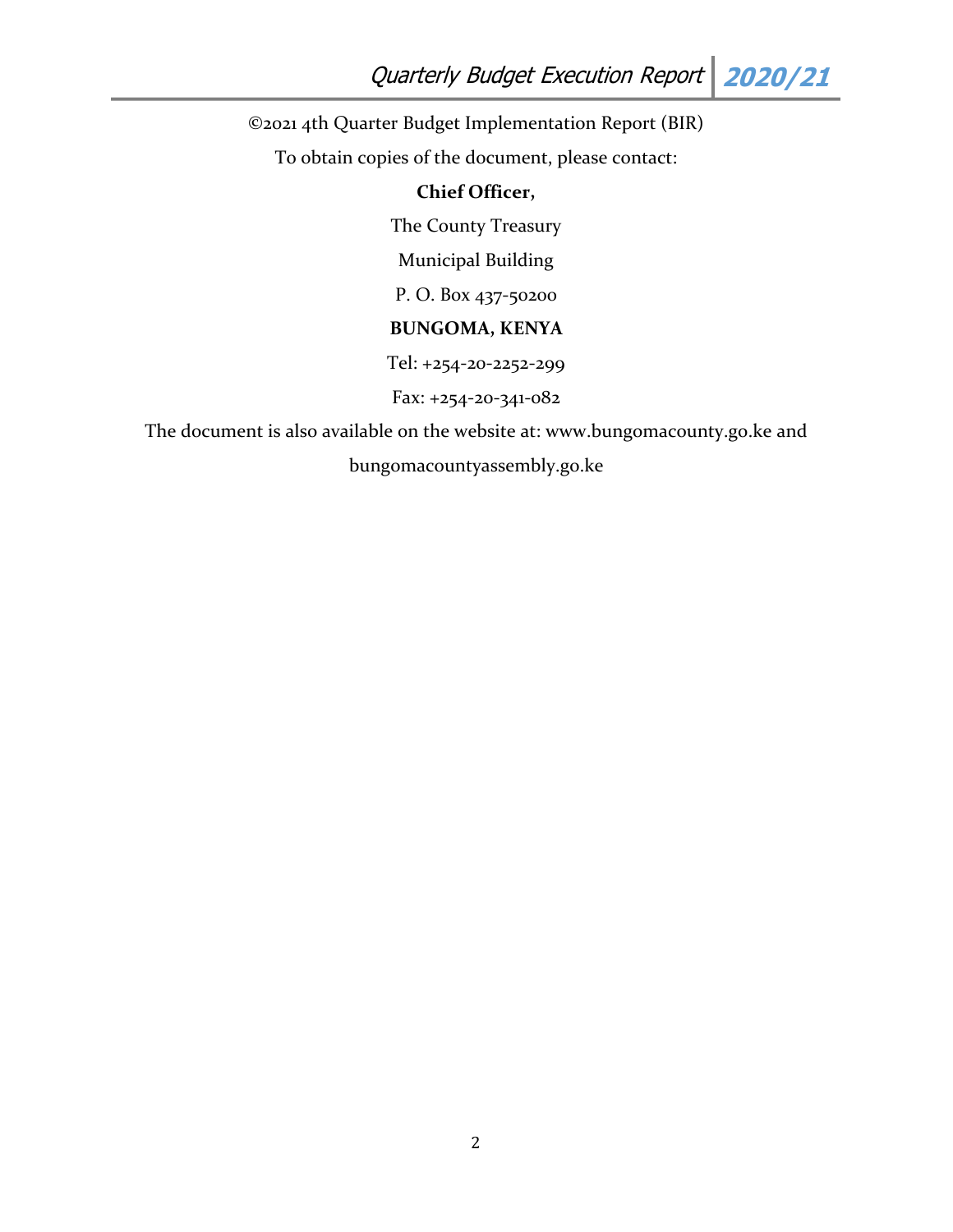| <b>TABLE OF CONTENTS</b>                                    |  |
|-------------------------------------------------------------|--|
|                                                             |  |
|                                                             |  |
|                                                             |  |
|                                                             |  |
|                                                             |  |
|                                                             |  |
|                                                             |  |
|                                                             |  |
| <b>BUDGET EXECUTION BY PROGRAMMES AND SUB-PROGRAMMES 12</b> |  |
| 5.                                                          |  |
|                                                             |  |
|                                                             |  |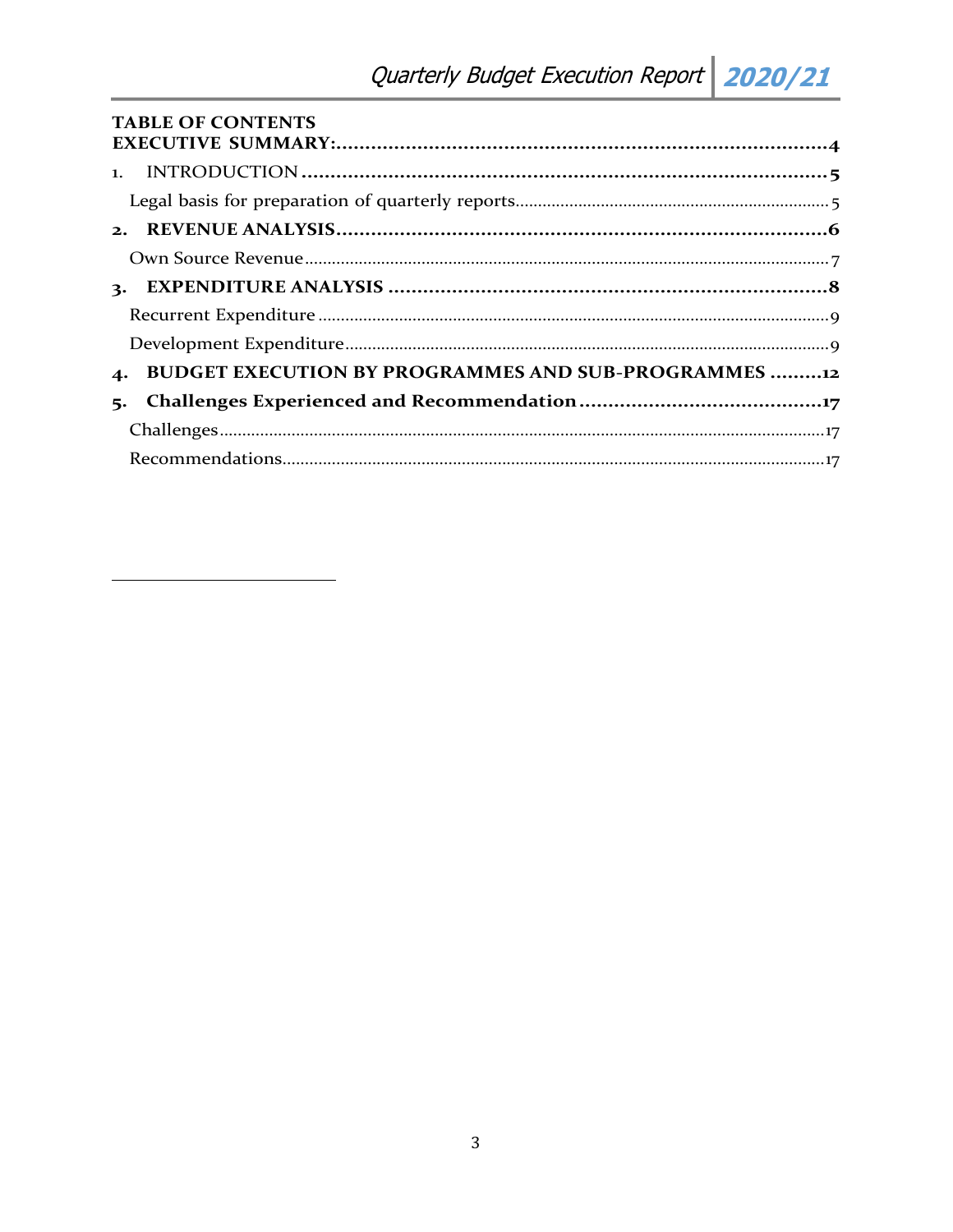### <span id="page-3-0"></span>**EXECUTIVE SUMMARY:**

This report covers the budget implementation for 12 months of 2020- 21 FY. The report covers two major sections; the revenue analysis section and the expenditure analysis part. In the revenue, the report details the total revenue collected for the year in the revenue streams and classifications. This part also indicates the current status of revenue collection target for the period. The second part analyses both the recurrent and development expenditure by the County Government entities during the period under review.

The County Government's total approved budget in the 1st Supplementary Budget for 2020- 21 FY amounts to Kshs 14,002,888,410. Recurrent allocation of Kshs 9,282,876,219 and Development allocation of Ksh 4,720,012,191.

In the period under review, recurrent expenditure amounted to Kshs. 8,163,989,429. Development expenditure for the period under review amounted to Kshs 3,364,982,391.

Own Source Revenue target for Financial Year 2020/21 is Kshs 1,141,464,319. Own Source Revenue collected in the period under review amounts to Kshs. 765,394,620. This indicates a performance of 67%.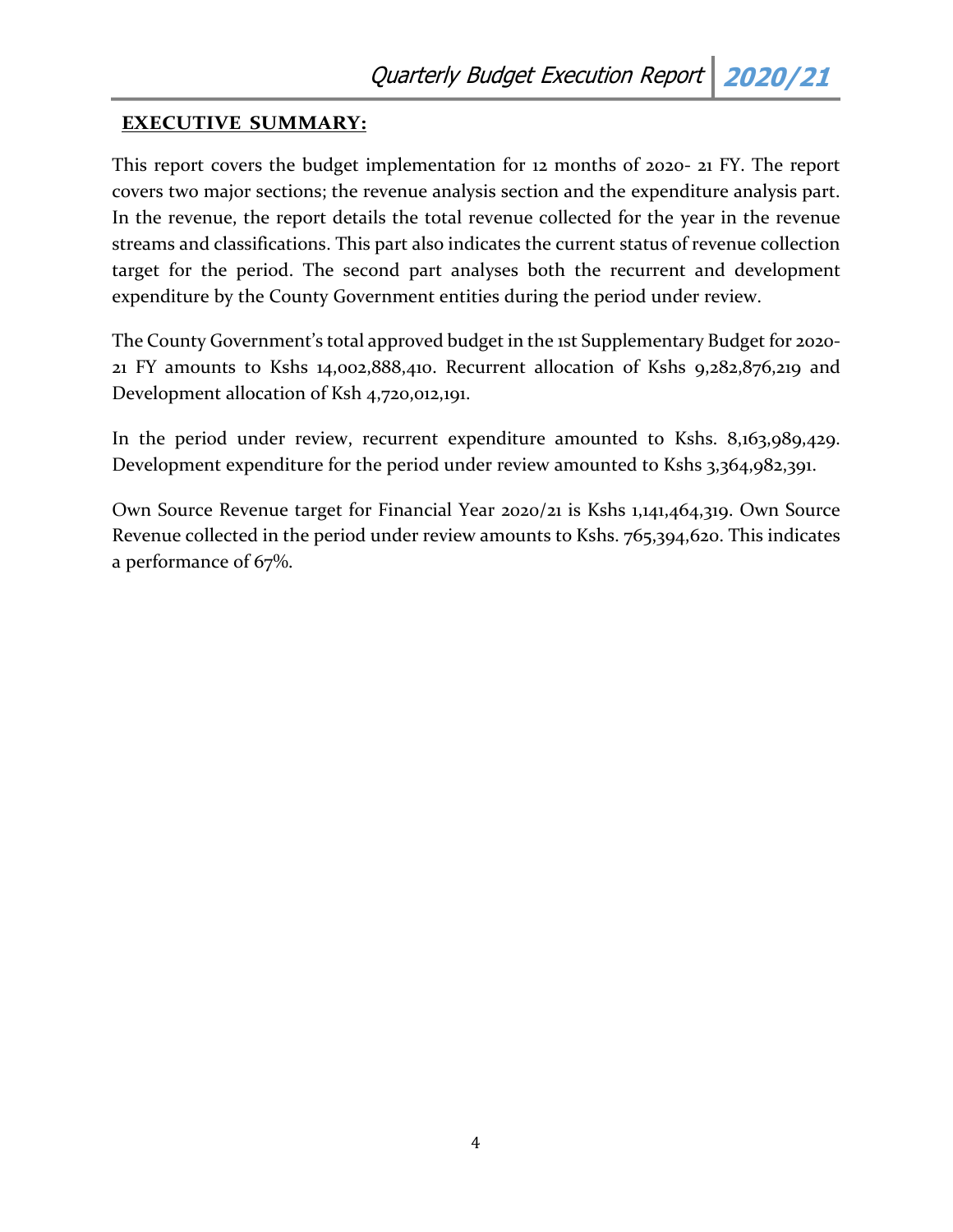### <span id="page-4-0"></span>**1. INTRODUCTION**

### <span id="page-4-1"></span>**Legal basis for preparation of quarterly reports**

This report is prepared in accordance with section 166 (1) and 166 (4) of the Public Finance Management Act 2012. The act requires that, "An accounting officer for a county government entity shall prepare a report for each quarter of the financial year in respect of the entity". Further, "not later than one month after the end of each quarter, the County Treasury shall—

- a) Consolidate the quarterly reports and submit them to the county assembly;
- b) Deliver copies to the Controller of Budget, National Treasury and the Commission on Revenue Allocation; and
- c) Publish and publicize them.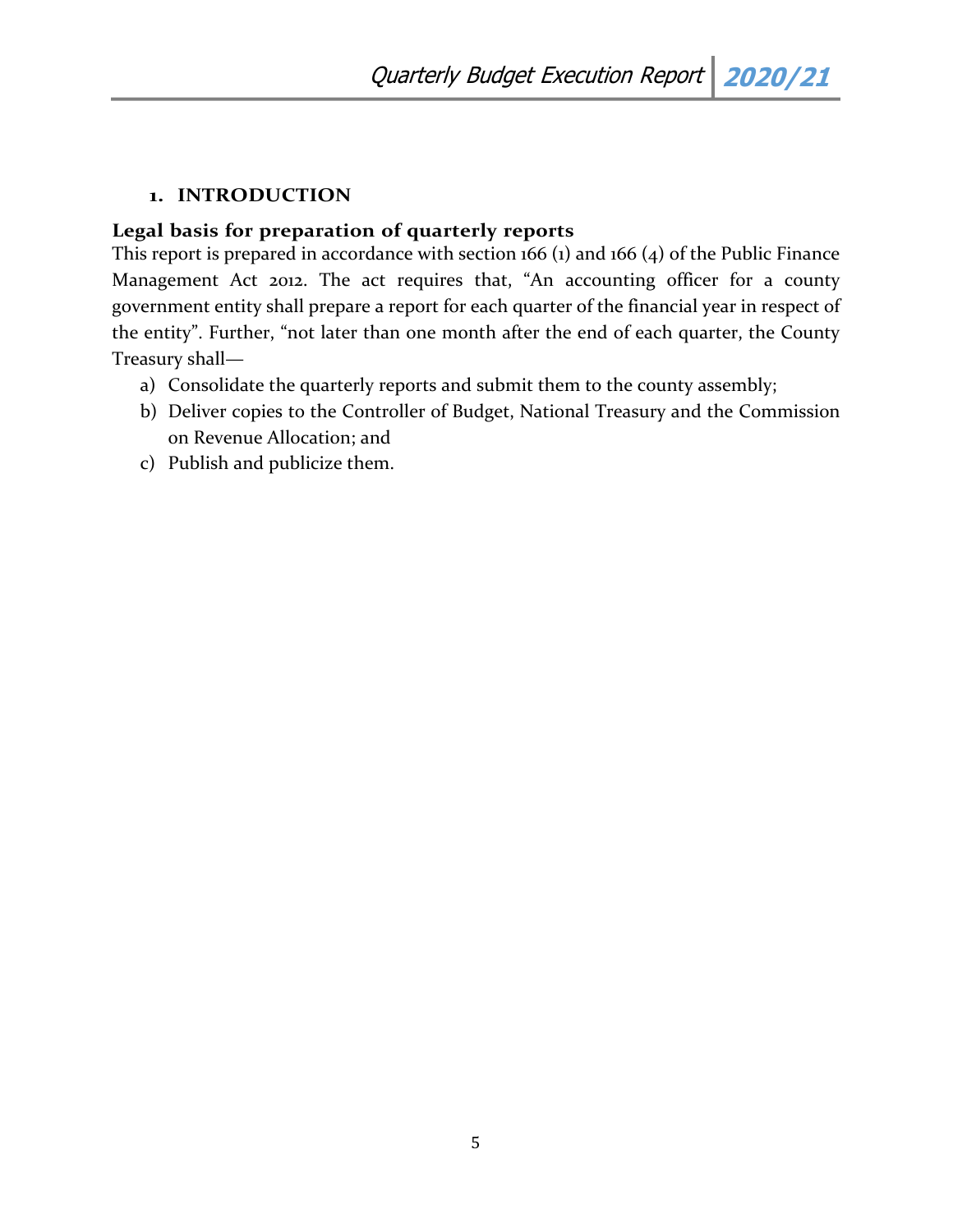## **2. REVENUE ANALYSIS**

<span id="page-5-0"></span>The approved resource envelope for FY 2020/21 for Bungoma County amounts to Kshs. 14,002,888,410 which will be financed as per the below resource envelope.

|                                                       |                        | PROPOSED 1ST         |
|-------------------------------------------------------|------------------------|----------------------|
|                                                       | <b>APPROVED BUDGET</b> | <b>SUPPLEMENTARY</b> |
| <b>SOURCE</b>                                         | 2020/21                | 2020/21              |
| Bal. b/f - (i) Equitable Share.                       |                        | 1,320,961,881        |
| ii) Grants                                            |                        | 1,241,572,239        |
| <b>Transfers from Central Government</b>              | 8,993,740,000          | 8,893,650,000        |
| <b>Conditional Grant- National Government:</b>        | 499,669,895            | 499,669,895          |
| Health: I) Compensation User Fee<br>Foregone          | 32,837,307             | 32,837,307           |
| II) Leasing of Medical Equipment                      | 132,021,277            | 132,021,277          |
| Education: Development of Youth Polytechnics          | 67,849,894             | 67,849,894           |
| Roads: I) Fuel Levy Fund                              | 266,961,417            | 266,961,417          |
| <b>Conditional Grants- Development Partners:</b>      | 1,145,561,950          | 896,800,626          |
| Health:<br>I) UNICEF                                  | 1,571,000              | 1,571,000            |
| II) Universal Health Care Project                     | 38,480,000             | 38,480,000           |
| <b>III)DANIDA</b>                                     | 25,290,000             | 25,290,000           |
| IV) COVID 19 GRANT                                    | 66,330,000             | 66,330,000           |
| Agriculture: World bank Agricultural and Rural growth | 350,000,000            | 201, 210, 550        |
| Projects                                              |                        |                      |
| <b>ASDSPII</b>                                        | 14,376,061             | 14,376,061           |
| County Secretary: Kenya Devolution Support            | 45,000,000             | 45,000,000           |
| Programme-Level 1                                     |                        |                      |
| Kenya Devolution Support Programme- Level 11          | 212,537,789            | 140,000,000          |
| Lands: I) urban support programme (Development)       | 300,977,100            | 300,977,100          |
| II) urban support programme (Recurrent)               | 11,000,000             | 11,000,000           |
| Water and Natural Resources I) WATER                  | 80,000,000             | 52,565,915           |
| Retention                                             |                        | 8,769,449            |
| Locally Generated AIA:                                | 563,357,039            | 641,464,319          |
| Local Revenue as Per Finance Act                      | 700,000,000            | 500,000,000          |
| Total                                                 | 11,902,328,884         | 14,002,888,409       |

*Source: County Treasury*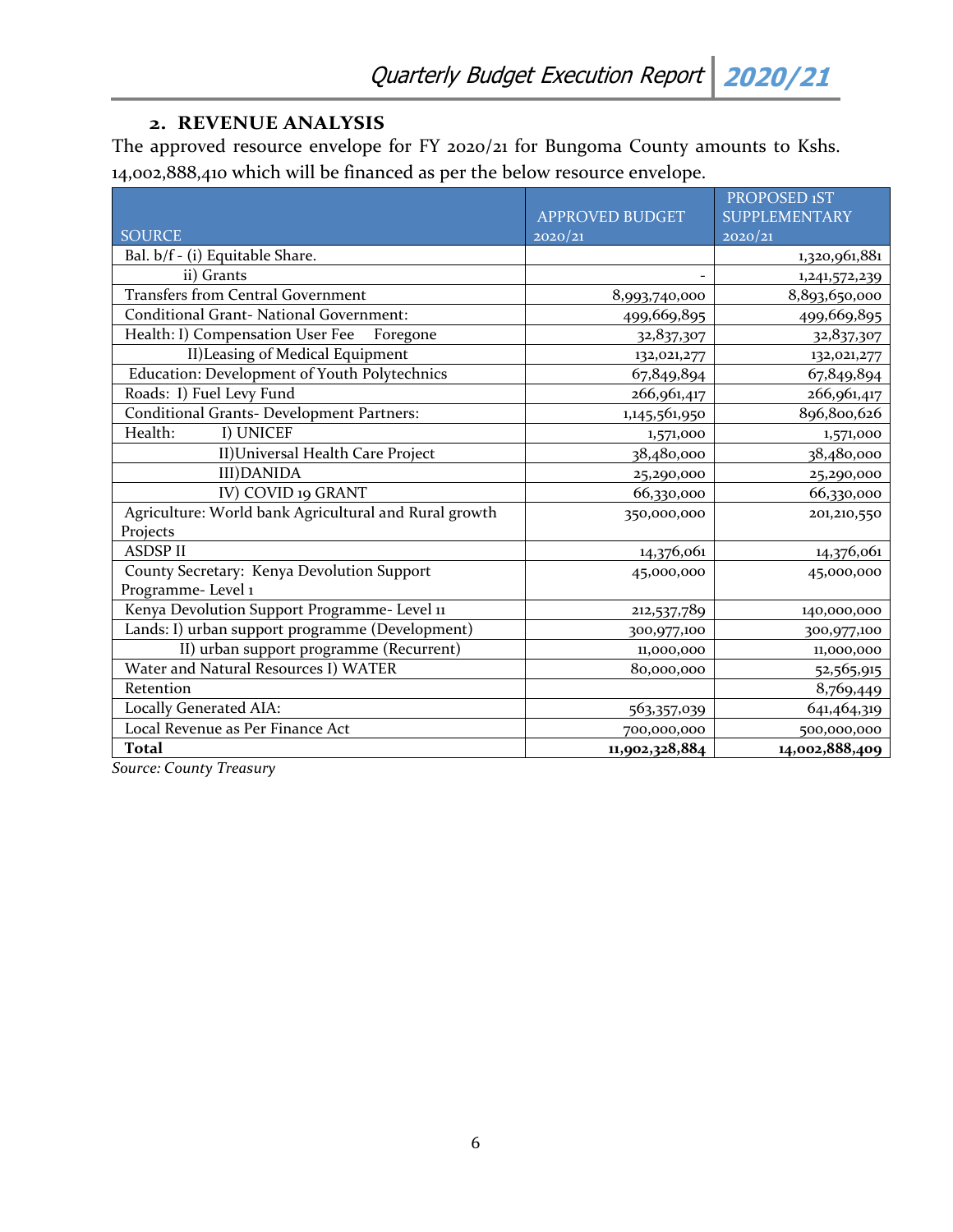#### <span id="page-6-0"></span>**Own Source Revenue**

The County has a projected revenue target of Kshs. 1,141,464,319 in the FY 2020/21 Budget and during the period under review the actual Own Source Revenue collected amounts to Kshs. 765,394,620. This indicates a performance of 67%.

#### **Own source revenue collection**

#### **Local revenue**

|                         | <b>REVENUE TYPE/CENTRE</b>     | <b>1ST QTR</b> | 2ND QTR                  | 3RD QTR     | 4TH QTR     | <b>GRAND</b> |
|-------------------------|--------------------------------|----------------|--------------------------|-------------|-------------|--------------|
|                         |                                |                |                          |             |             | <b>TOTAL</b> |
| 1                       | <b>Land Rates</b>              | 561,414        | 8,175,629                | 9,560,314   | 8,824,086   | 27,121,443   |
| $\overline{\mathbf{3}}$ | Alcohol drinks licenses        | 529,000        | 531,300                  | 2,579,000   | 1,839,250   | 5,478,550    |
| $\mathbf{2}$            | <b>Single Business Permits</b> | 10,636,640     | 7,839,000                | 42,302,500  | 24,289,600  | 85,067,740   |
| 5                       | <b>Application fees</b>        | 1,129,050      | 456,300                  | 1,685,390   | 2,396,800   | 5,667,540    |
| $\overline{4}$          | Renewal fees                   | 802,500        | 2,192,500                | 3,233,450   | 1,969,000   | 8,197,450    |
| 6                       | Certificate of compliance      |                |                          | 12,500      |             | 12,500       |
| 7                       | Conservancy fees               | 1,982,720      | 1,183,300                | 6,765,650   | 4,374,888   | 14,306,558   |
| 8                       | <b>Fire Fighting</b>           | 3,043,700      | 3,424,550                | 10,509,350  | 6,158,236   | 23,135,836   |
| $\mathbf Q$             | Advertisement fees             | 2,253,113      | 2,494,010                | 11,025,039  | 8,761,207   | 24,533,369   |
| 10                      | Food and Drugs Permit          | 622,900        | 424,050                  | 2,455,900   | 1,235,275   | 4,738,125    |
| $11\,$                  | Change of user fees            | 21,400         | 24, 273                  | 15,000      | 13,500      | 74,173       |
| 12                      | Parking fees                   | 2,198,855      | 2,934,280                | 2,933,340   | 2,284,600   | 10,351,075   |
| 13                      | Bodaboda parking               | 1,015,805      | 137,310                  | 1,299,750   | 3,098,000   | 5,550,865    |
| 14                      | <b>Burial Fees</b>             | 10,500         | 19,500                   | 18,000      | 13,500      | 61,500       |
| 15                      | House Rent                     | 3,000,900      | 2,940,700                | 2,873,900   | 2,807,900   | 11,623,400   |
| 16                      | <b>Stadium Hire</b>            |                |                          | 4,000       |             | 4,000        |
| 17                      | Miscellaneous Income           | 82,710         | 156,789                  | 312,850     | 302,609     | 854,958      |
| 18                      | Plan Approval                  | 3,963,585      | 3,285,012                | 2,851,985   | 2,672,405   | 12,772,987   |
| 19                      | Inspection fee                 | 905,360        | 649,917                  | 659,200     | 556,020     | 2,770,497    |
| 21                      | <b>Ground Rent</b>             | 129,838        | 674,988                  | 1,664,197   | 1,092,938   | 3,561,961    |
| 22                      | Market fees                    | 10,749,845     | 12,450,620               | 10,117,720  | 10,567,110  | 43,885,295   |
| 23                      | <b>Enclosed Bus Park Fee</b>   | 8,343,645      | 11,533,040               | 11,959,120  | 10,225,840  | 42,061,645   |
| 24                      | Slaughter fee                  | 1,003,940      | 1,062,120                | 930,710     | 955,630     | 3,952,400    |
| 25                      | Plot transfer                  | 18,000         | 36,000                   | 66,000      | 48,000      | 168,000      |
| 26                      | Change of Business name        | 10,000         | 9,500                    | 16,500      | 16,000      | 52,000       |
| 29                      | Cess                           | 7,789,433      | 8,389,377                | 7,557,510   | 8,800,504   | 32,536,824   |
| 30                      | <b>Impound Charges</b>         | 283,000        | 129,650                  | 62,925      | 277,960     | 753,535      |
| 31                      | Tender document sale           |                | 4,000                    | 2,000       |             | 6,000        |
| 35                      | Other charges                  | 23,865         | $\overline{\phantom{a}}$ | 125,640     | 31,600      | 181,105      |
| 32                      | Sand Harvest fee               |                |                          |             |             |              |
| 33                      | Market shops rent              | 238,820        | 377,620                  | 512,950     | 371,160     | 1,500,550    |
| 34                      | <b>Stock Sales</b>             | 1,817,990      | 2,286,500                | 2,167,200   | 2,090,220   | 8,361,910    |
| 35                      | Other Revenue sources          | 5,598,877      | 4,681,578                | 3,016,004   | 2,477,988   | 15,774,447   |
|                         | <b>TOTAL</b>                   | 68,767,405     | 78,503,413               | 139,295,594 | 108,551,826 | 395,118,238  |

*Source: County Treasury*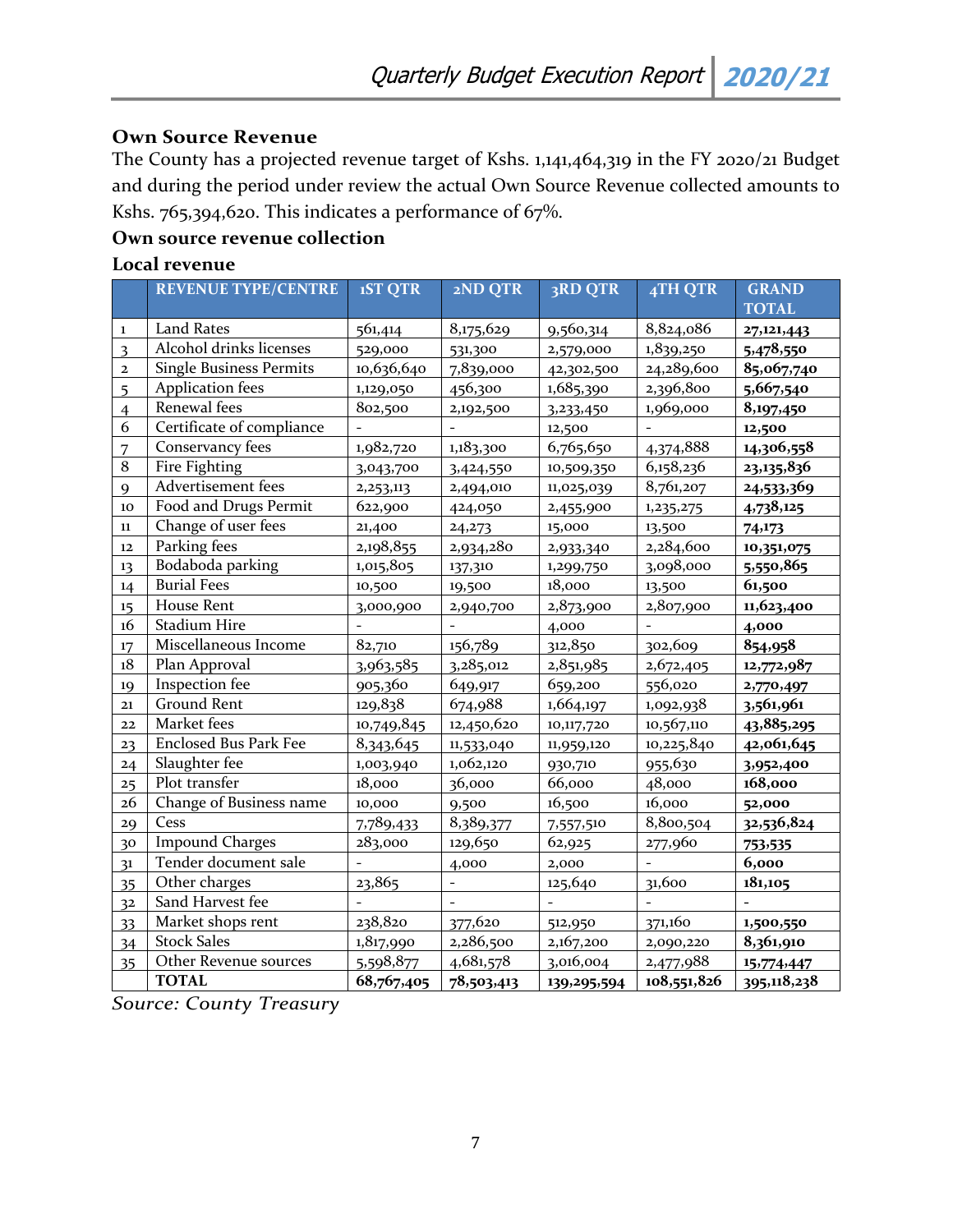| <b>AIA</b>   |                                                                        |                |             |              |            |                    |
|--------------|------------------------------------------------------------------------|----------------|-------------|--------------|------------|--------------------|
| S/NO         | <b>MINISTRY/REVENUE</b><br><b>STREAMS</b>                              | <b>1ST QTR</b> | 2ND QTR     | 3RD QTR      | 4TH QTR    | <b>GRAND TOTAL</b> |
|              | Agriculture, livestock,<br>fisheries, and co-op<br>development         | 3,716,709      | 5,712,266   | 5,289,060    | 6,725,543  | 21,443,578         |
| $\mathbf{2}$ | Tourism, Forestry,<br>environment and<br>natural resource and<br>water | 11,000         | 81,900      | 2,200        | 44,000     | 139,100            |
|              | Health                                                                 | 86,063,294     | 99,192,359  | 68,521,913   | 87,724,654 | 341,502,220        |
|              | <b>TOTAL</b>                                                           | 89,791,003     | 104,986,525 | 73, 813, 173 | 94,494,197 | 363,084,898        |

*Source: County Treasury*

## **3. EXPENDITURE ANALYSIS**

<span id="page-7-0"></span>The County Government total approved FY 2020/21 in Supplementary 1 budget amounts to Kshs. 14,002,888,410. This includes development allocation of Kshs. 4,720,012,191 and recurrent allocation of Kshs 9,282,876,219.

#### **FY 2020/21 Approved Budget Estimates**

| <b>DEPARTMENT</b>                                       | <b>Approved Annual</b> | Approved 1st     |
|---------------------------------------------------------|------------------------|------------------|
|                                                         | Budget FY 2020/21      | supplementary FY |
|                                                         |                        | 2020/21          |
| Agriculture, livestock, fisheries and co-op development | 945,019,606            | 1,041,441,371    |
| Tourism, Forestry, environment and natural resource     | 216,899,346            | 261,010,713      |
| <b>Water and Natural Resources</b>                      | 350,058,661            | 335,574,948      |
| Roads and Public works                                  | 1,433,120,392          | 1,575,844,314    |
| Education,                                              | 1,542,694,911          | 1,564,309,453    |
| Health                                                  | 3,454,885,769          | 4,036,711,734    |
| Sanitation                                              | 12,093,449             | 12,345,631       |
| Trade, energy and industrialization                     | 125,571,351            | 141,060,209      |
| Land, Urban and Physical Planning                       | 99,222,561             | 128,876,282      |
| Bungoma Municipal                                       | 124,718,858            | 254,250,980      |
| Kimilili Municipal                                      | 203,920,559            | 438,328,947      |
| Housing                                                 | 24,301,631             | 30,245,178       |
| Gender, Culture                                         | 346,162,492            | 381,325,808      |
| <b>County Assembly</b>                                  | 867,697,315            | 1,075,853,601    |
| <b>Finance and Planning</b>                             | 967,427,795            | 1,208,294,682    |
| <b>County Public Service</b>                            | 47,102,840             | 60,539,321       |
| Governors                                               | 414,003,816            | 457,109,928      |
| D/Governor's office                                     | 26,996,184             | 30,881,021       |
| Public Administration                                   | 313,511,329            | 344,296,030      |
| Sub County Administration                               | 8,465,248              | 12,866,625       |
| County Secretary                                        | 384,380,444            | 611,721,634      |
| <b>TOTAL</b>                                            | 11,908,254,558         | 14,002,888,410   |

*Source: County Treasury*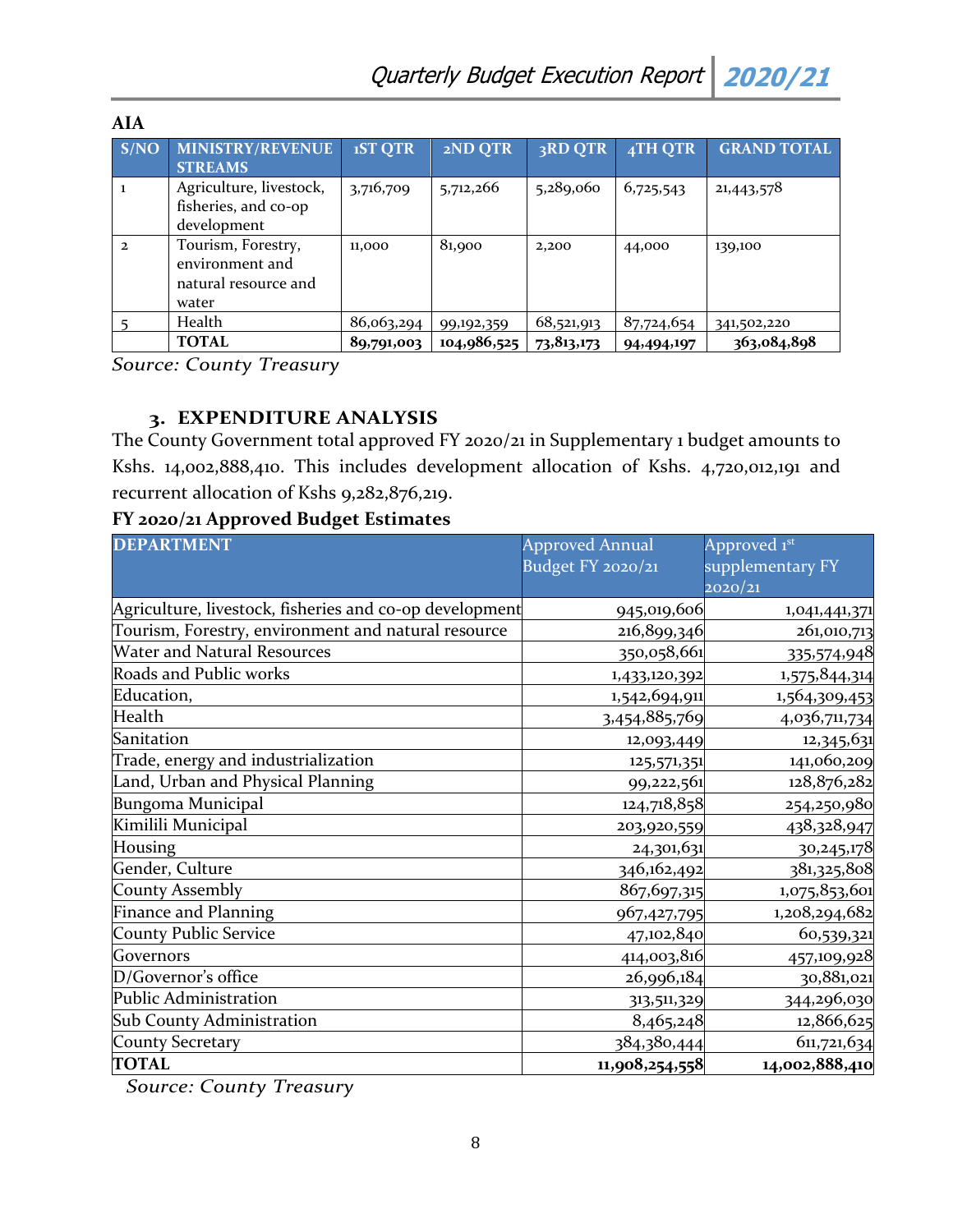## <span id="page-8-0"></span>**Recurrent Expenditure**

Total cumulative recurrent expenditure for FY 2020/21 amounted to Kshs. 8,163,989,429 which represents 88% of the total recurrent budget estimates. The major contributor to the recurrent expenditure is the Health and Sanitation department. Total recurrent expenditure for this sector amounts to Kshs. 2,879,136,722. This indicates a 35.3% of the total recurrent expenditure in the county for the period under review.

## <span id="page-8-1"></span>**Development Expenditure**

Total cumulative development expenditure for FY 2020/21 amounted to Kshs. 3,364,982,391 which represents 71% of the total development budget estimates. The major contributor to the recurrent expenditure is the Roads and Public works department. Total development expenditure for this sector amounts to Kshs. 1,288,761,651. This indicates a 38.3% of the total development expenditure in the county for the period under review. Other notable development expenditure include: Agriculture, Livestock, Fisheries, Irrigation and Cooperative Development (13.1%), Kimilili Municipality (7.2), Education (6.9%), Youth and Sports (6.7%), Water and Natural Resources (5.9%) and Bungoma Municipality (4.1%).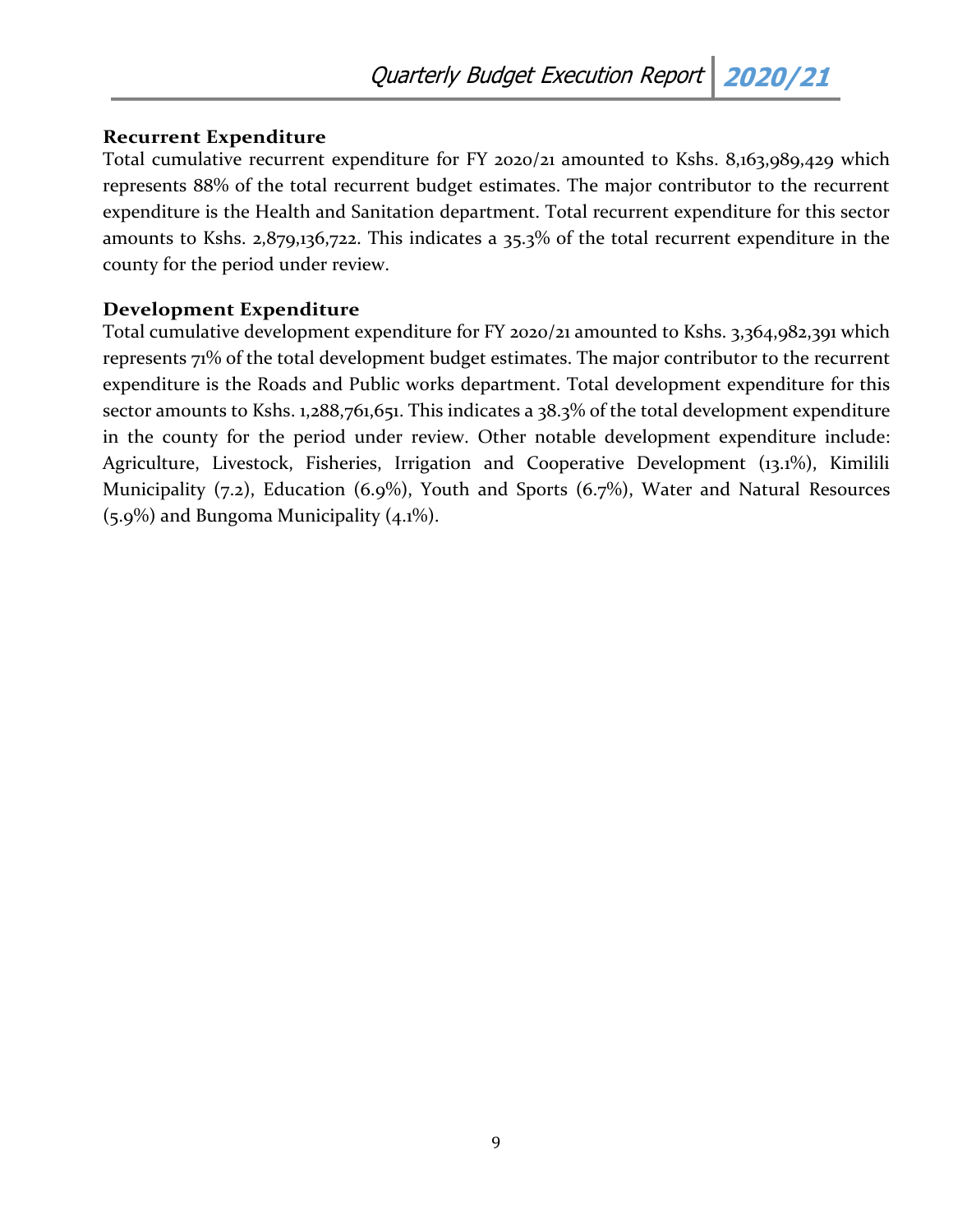| <b>Department</b>                                                         | Recurrent FY 2020/21 |               |                 |               | Development FY 2020/21 |                 |               | Totals FY 2020/21 |                 |                          |
|---------------------------------------------------------------------------|----------------------|---------------|-----------------|---------------|------------------------|-----------------|---------------|-------------------|-----------------|--------------------------|
|                                                                           |                      |               |                 |               |                        |                 |               |                   |                 | expenditu<br>re to total |
|                                                                           | <b>Target</b>        | <b>Actual</b> | <b>Variance</b> | <b>Target</b> | <b>Actual</b>          | <b>Variance</b> | <b>Target</b> | <b>Actual</b>     | <b>Variance</b> | target                   |
| Agriculture,<br>Livestock,<br>Fisheries and<br>Cooperative<br>Development | 385,404,748          | 380,383,350   | 5,021,398       | 656,036,623   | 439,527,012            | 216,509,611     | 1,041,441,371 | 819,910,362       | 221,531,009     | 78.7                     |
| Tourism and<br>Environment                                                | 244,128,076          | 243,113,381   | 1,014,695       | 16,882,637    | 8,330,640              | 8,551,997       | 261,010,713   | 251,444,021       | 9,566,692       | 96.3                     |
| Water and<br>Natural<br>Resource                                          | 85,606,015           | 69,829,085    | 15,776,930      | 249,968,933   | 198,225,307            | 51,743,626      | 335,574,948   | 268,054,392       | 67,520,556      | 79.9                     |
| Trade, Energy<br>and<br>Industrializati<br>on                             | 69,376,228           | 66,518,814    | 2,857,414       | 71,683,981    | 53,627,268             | 18,056,713      | 141,060,209   | 120,146,082       | 20,914,127      | 85.2                     |
| Education                                                                 | 1,114,655,370        | 1,081,422,829 | 33, 232, 541    | 449,654,083   | 231, 258, 775          | 218,395,308     | 1,564,309,453 | 1,312,681,604     | 251,627,849     | 83.9                     |
| Health and<br>Sanitation                                                  | 3,669,534,732        | 2,879,136,722 | 790,398,010     | 379,522,633   | 209,620,480            | 169,902,153     | 4,049,057,365 | 3,088,757,202     | 960,300,163     | 76.3                     |
| Roads and<br>Public Works                                                 | 170,193,381          | 168,708,305   | 1,485,076       | 1,405,650,93  | 1,288,761,651          | 116,889,283     | 1,575,844,315 | 1,457,469,956     | 118,374,359     | 92.5                     |
| Lands, Urban<br>and Physical<br>planning                                  | 60,935,859           | 50,599,866    | 10,335,993      | 67,940,423    | 55,946,276             | 11,994,147      | 128,876,282   | 106,546,142       | 22,330,140      | 82.7                     |
| Housing                                                                   | 24,160,586           | 17,246,801    | 6,913,785       | 6,084,592     | 4,707,814              | 1,376,778       | 30, 245, 178  | 21,954,615        | 8,290,563       | 72.6                     |
| Bungoma<br>Municipality                                                   | 26,164,506           | 14,048,969    | 12, 115, 537    | 228,086,474   | 139,097,816            | 88,988,658      | 254,250,980   | 153,146,785       | 101,104,195     | 60.2                     |
| Kimilili<br>Municipality                                                  | 23,853,544           | 10,455,637    | 13,397,907      | 414,475,403   | 240, 612, 749          | 173,862,654     | 438,328,947   | 251,068,386       | 187,260,561     | 57.3                     |
| Gender and<br>Culture                                                     | 70,049,659           | 68,943,046    | 1,106,613       | 4,132,129     | $\mathbf{o}$           | 4,132,129       | 74,181,788    | 68,943,046        | 5,238,742       | 92.9                     |
| Youth and<br><b>Sports</b>                                                | 45, 291, 532         | 41,805,132    | 3,486,400       | 261,852,488   | 225,529,892            | 36,322,596      | 307,144,020   | 267,335,024       | 39,808,996      | 87.0                     |
| Finance and<br>Economic<br>planning                                       | 1,184,996,858        | 1,136,294,346 | 48,702,512      | 23, 297, 824  | 3,794,915              | 19,502,909      | 1,208,294,682 | 1,140,089,261     | 68,205,421      | 94.4                     |
| <b>County Public</b><br>Service Board                                     | 60,539,321           | 54,713,655    | 5,825,666       | $\mathbf{o}$  | $\mathbf{o}$           | $\mathbf{o}$    | 60,539,321    | 54,713,655        | 5,825,666       | 90.4                     |

## **Departments Expenditure for the Period Ending 30th June, 2021**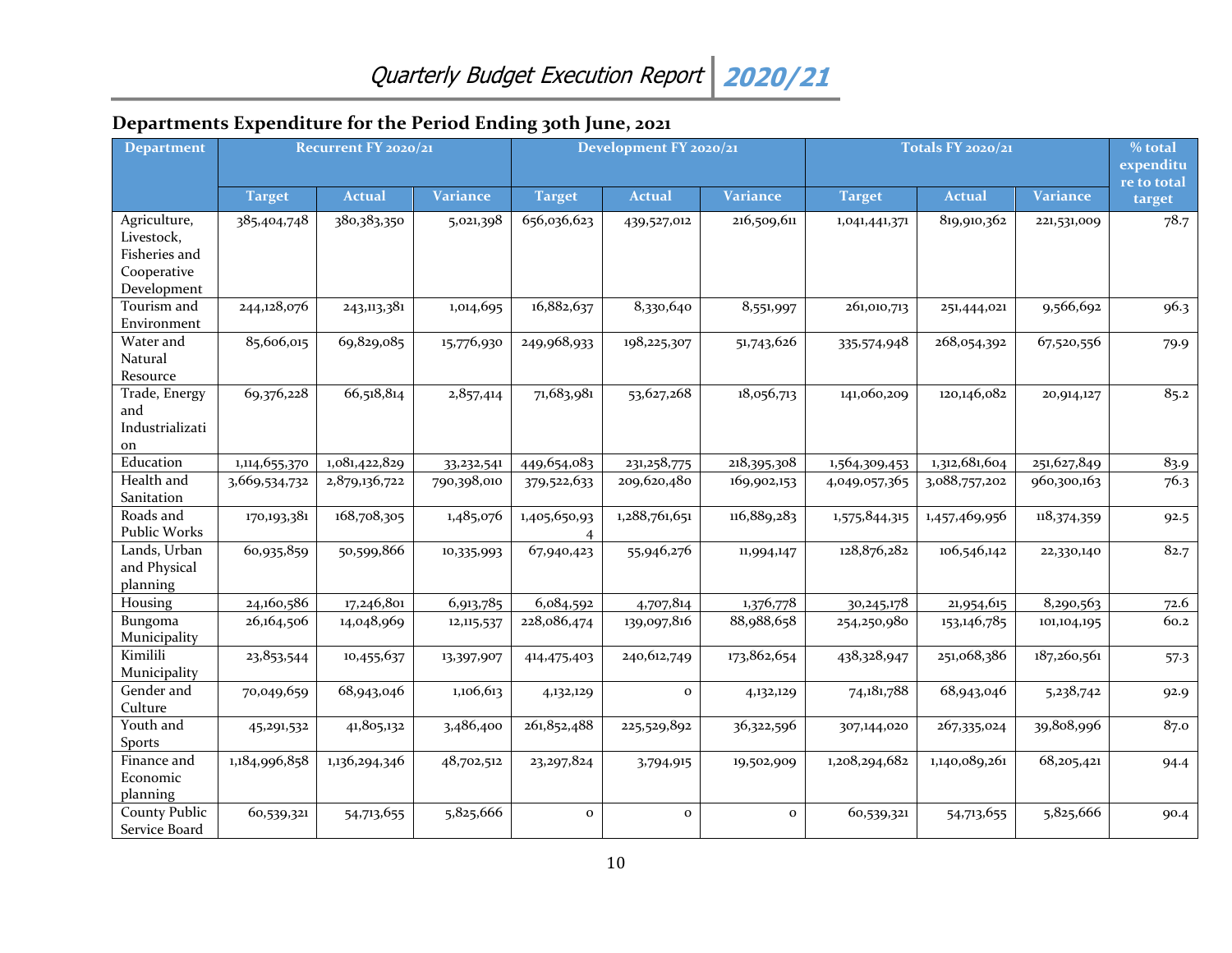| Department                       |               | <b>Recurrent FY 2020/21</b> |               | Development FY 2020/21<br><b>Totals FY 2020/21</b> |               |               |                | % total<br>expenditu<br>re to total |               |        |
|----------------------------------|---------------|-----------------------------|---------------|----------------------------------------------------|---------------|---------------|----------------|-------------------------------------|---------------|--------|
|                                  | <b>Target</b> | <b>Actual</b>               | Variance      | <b>Target</b>                                      | Actual        | Variance      | Target         | <b>Actual</b>                       | Variance      | target |
| Governor                         | 457,109,928   | 420,375,336                 | 36,734,592    | 0                                                  | $\mathbf{o}$  | $\Omega$      | 457,109,928    | 420,375,336                         | 36,734,592    | 92.0   |
| Deputy<br>Governor               | 30,881,021    | 28,880,107                  | 2,000,914     | 0                                                  | $\Omega$      | $\Omega$      | 30,881,021     | 28,880,107                          | 2,000,914     | 93.5   |
| Public<br>Administratio<br>n     | 344,296,030   | 329,418,654                 | 14,877,376    | $\mathbf{o}$                                       | $\Omega$      | $\mathbf{O}$  | 344,296,030    | 329,418,654                         | 14,877,376    | 95.7   |
| Office of the<br>CS.             | 278,567,962   | 213,303,233                 | 65,264,729    | 298,093,931                                        | 130,587,659   | 167,506,272   | 576,661,893    | 343,890,892                         | 232,771,001   | 59.6   |
| ICT                              | 17,169,268    | 13,467,055                  | 3,702,213     | 17,890,473                                         | 16,275,085    | 1,615,388     | 35,059,741     | 29,742,140                          | 5,317,601     | 84.8   |
| Sub County<br>Administratio<br>n | 12,866,625    | 11,549,060                  | 1,317,565     | $\mathbf{o}$                                       | $\Omega$      | $\mathbf{o}$  | 12,866,625     | 11,549,060                          | 1,317,565     | 89.8   |
| County<br>Assembly               | 907,094,971   | 863,776,046                 | 43,318,925    | 168,758,630                                        | 119,079,052   | 49,679,578    | 1,075,853,601  | 982,855,098                         | 92,998,503    | 91.4   |
| Total                            | 9,282,876,220 | 8,163,989,429               | 1,118,886,791 | 4,720,012,191                                      | 3,364,982,391 | 1,355,029,800 | 14,002,888,411 | 11,528,971,820                      | 2,473,916,591 | 82.3   |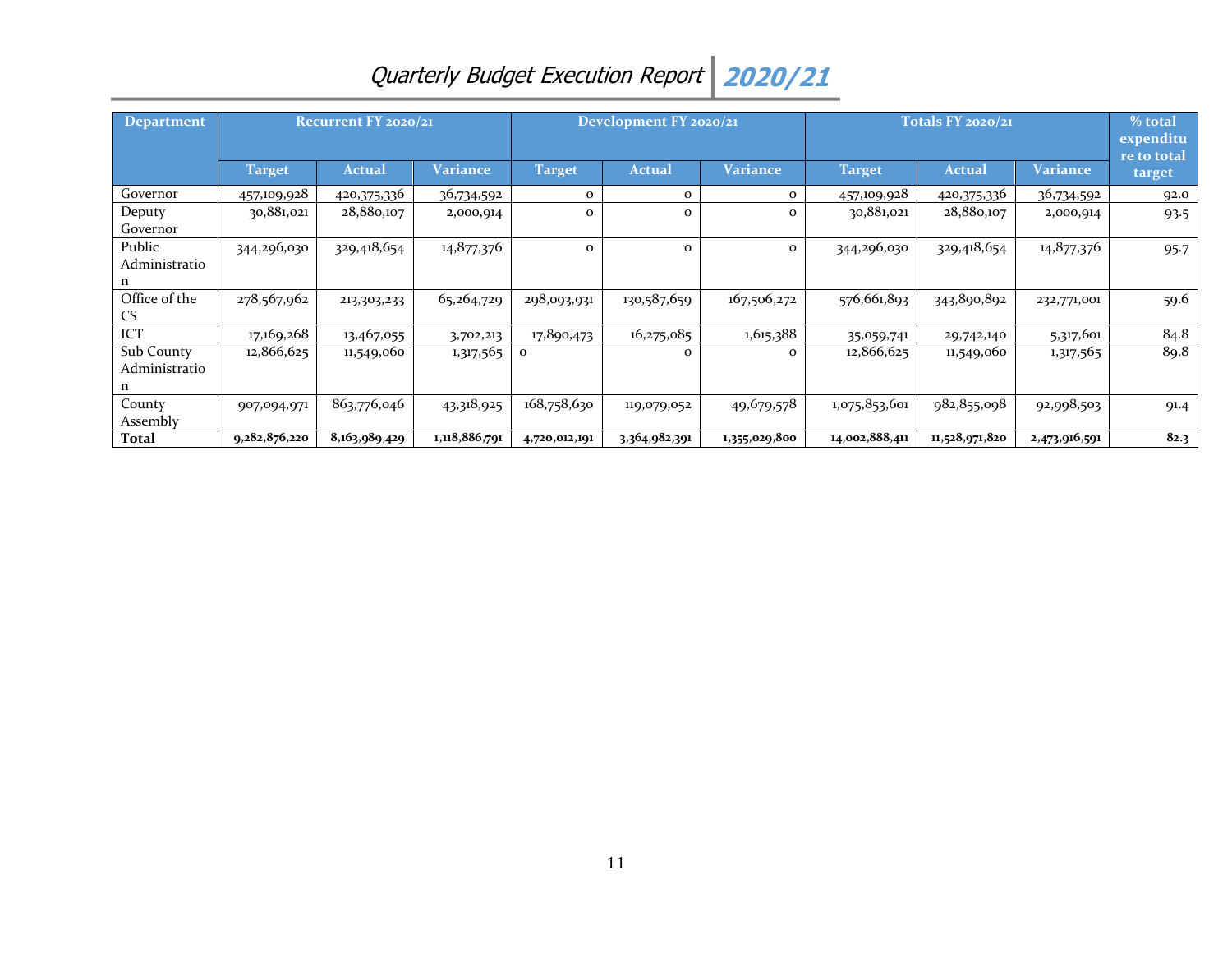## **4. BUDGET EXECUTION BY PROGRAMMES AND SUB-PROGRAMMES**

<span id="page-11-0"></span>

| Programme                                                  | Sub-programme                                                                                                        | Original<br><b>Budget</b> | <b>Supplementary</b><br><b>Estimates</b> | <b>Revised</b><br><b>Budget</b> | <b>TOTAL</b><br><b>EXPENDITU</b> | <b>STAT</b><br><b>US</b> |
|------------------------------------------------------------|----------------------------------------------------------------------------------------------------------------------|---------------------------|------------------------------------------|---------------------------------|----------------------------------|--------------------------|
|                                                            |                                                                                                                      |                           |                                          |                                 | <b>RE</b>                        |                          |
| <b>ASDSP II</b>                                            | <b>ASDSP II</b>                                                                                                      | 19,861,959                |                                          | 19,861,959                      | 19,861,959                       | 100%                     |
| Building standards and other<br>civil works                | Building standards and other<br>civil works                                                                          | 3,999,534                 | 8,460,811                                | 12,460,345                      |                                  | $o\%$                    |
| <b>Cooperatives Development</b>                            | <b>Cooperatives Audit Services</b>                                                                                   | 250,000                   |                                          | 250,000                         |                                  | $o\%$                    |
| and Management                                             | Production, Agro processing,<br>value addition & Marketing<br>(Input and Infrastructural<br>Support to Cooperatives) | 29,950,069                | (27, 677, 954)                           | 2,272,115                       |                                  | $o\%$                    |
| <b>County Executive Committee</b><br><b>Affairs</b>        | Leadership and Coordination of<br>County Departments and<br>Agencies                                                 | 10,500,000                | 31,409,653                               | 41,909,653                      |                                  | $o\%$                    |
| <b>County Strategic and Service</b><br><b>Delivery</b>     | <b>Staff Management Services.</b>                                                                                    | 24,996,184                | (13,785,007)                             | 11,211,177                      |                                  | $o\%$                    |
| Cultural Development and<br>management                     | Development Historical and<br>cultural sites                                                                         | 5,925,672                 | (4,993,543)                              | 932,129                         | $\overline{\phantom{a}}$         | $o\%$                    |
| Curative and Rehabilitative                                | <b>Blood Bank Services</b>                                                                                           | 10,000,000                | 8,114,123                                | 18, 114, 123                    | 1,799,299                        | $10\%$                   |
| <b>Health Services</b>                                     | <b>Routine Medical Services</b>                                                                                      | 551,556,410               | 124,297,582                              | 675,853,992                     | 123,130,813                      | 18%                      |
| Early Childhood Education<br>Development                   | Capacity building of ECDE<br>teachers                                                                                | 1,269,142                 |                                          | 1,269,142                       |                                  | $o\%$                    |
|                                                            | Curriculum implementation                                                                                            | 1,000,000                 |                                          | 1,000,000                       |                                  | $o\%$                    |
|                                                            | Infrastructure development                                                                                           | 229,389,000               | (90,000,000)                             | 139,389,000                     | 103,543,284                      | 74%                      |
|                                                            | learning materials                                                                                                   | 3,000,000                 | (2,800,000)                              | 200,000                         |                                  | $o\%$                    |
|                                                            | Promotion of good governance                                                                                         | 500,000                   |                                          | 500,000                         |                                  | $o\%$                    |
|                                                            | Quality Assurance and<br>Standards                                                                                   | 1,000,000                 |                                          | 1,000,000                       |                                  | $o\%$                    |
|                                                            | Special needs assessment                                                                                             | 1,000,000                 |                                          | 1,000,000                       |                                  | $o\%$                    |
| Economic development planning<br>and coordination services | Economic development planning<br>and coordination services                                                           | 49,065,088                | 37,871,980                               | 86,937,068                      | 77,402,149                       | 89%                      |
| <b>Education Support</b>                                   | Education support and bursary                                                                                        | 124,336,685               | (14,336,685)                             | 110,000,000                     | 110,000,000                      | 100%                     |
| Programme                                                  | scheme                                                                                                               |                           |                                          |                                 |                                  |                          |
| Energy Development and<br>Management                       | <b>Energy Development and</b><br>Management                                                                          | 21,555,632                | 3,601,490                                | 25, 157, 122                    | 20,959,483                       | 83%                      |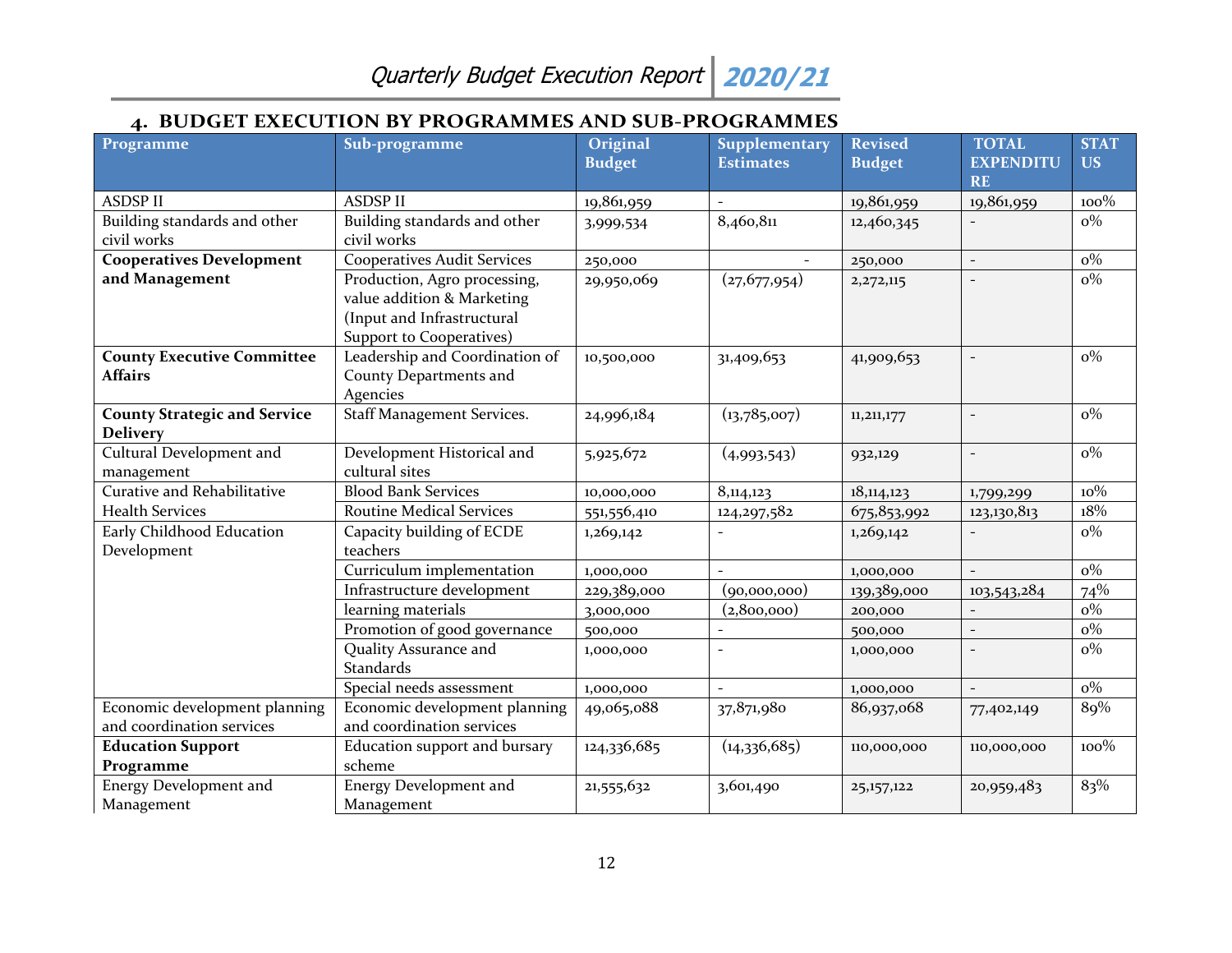| Programme                                          | Sub-programme                                                                        | Original<br><b>Budget</b> | Supplementary<br><b>Estimates</b> | <b>Revised</b><br><b>Budget</b> | <b>TOTAL</b><br><b>EXPENDITU</b><br>RE | <b>STAT</b><br><b>US</b> |
|----------------------------------------------------|--------------------------------------------------------------------------------------|---------------------------|-----------------------------------|---------------------------------|----------------------------------------|--------------------------|
| <b>Fisheries development and</b>                   | Fisheries extension service and                                                      | 7,404,380                 | (4,904,380)                       | 2,500,000                       |                                        | $\overline{o\%}$         |
| management                                         | training                                                                             |                           |                                   |                                 |                                        |                          |
| <b>Gender Equality And</b>                         | Disability mainstreaming                                                             | 2,000,000                 |                                   | 2,000,000                       | $\equiv$                               | $o\%$                    |
| <b>Empowerment Of Vulnerable</b><br><b>Groups</b>  | Gender mainstreaming                                                                 | 12,500,000                | (10,500,000)                      | 2,000,000                       |                                        | $o\%$                    |
| General administration and                         | Administrative services                                                              | 535,140,286               | 453,187,879                       | 988,328,165                     | 664,705,371                            | 67%                      |
| support services                                   | Human Resource Management<br>and Development.                                        | 5,546,420,072             | 728,750,933                       | 6,275,171,005                   | 6,092,022,563                          | 97%                      |
|                                                    | Health Infrastructure                                                                | 172,032,460               | 11,145,072                        | 183, 177, 532                   | 81,886,258                             | 45%                      |
|                                                    | Institutional accountability,<br>efficiency and effectiveness in<br>service delivery | 1,595,694                 |                                   | 1,595,694                       |                                        | $o\%$                    |
|                                                    | Leadership and Governance                                                            | 1,000,000                 | $\overline{\phantom{a}}$          | 1,000,000                       | $\overline{\phantom{a}}$               | $o\%$                    |
|                                                    | Monitoring and evaluation                                                            | 2,000,000                 |                                   | 2,000,000                       |                                        | $o\%$                    |
|                                                    | Planning and financial<br>management                                                 | 23,155,043                | (6,500,000)                       | 16,655,043                      | 3,724,156                              | $22\%$                   |
|                                                    | Research and Development                                                             | 5,900,000                 |                                   | 5,900,000                       |                                        | $o\%$                    |
|                                                    | <b>Sector Coordination</b>                                                           | 1,500,000                 |                                   | 1,500,000                       |                                        | $o\%$                    |
| Housing development and                            | <b>Estate Management</b>                                                             | 1,906,521                 | (1,239,016)                       | 667,505                         | 906,521                                | 136%                     |
| <b>Human Settlement</b>                            | <b>Housing Development</b>                                                           | 1,813,042                 | 3,413,613                         | 5,226,655                       | 3,801,293                              | 73%                      |
| Human Resource Management                          | Human Resource Management                                                            | 7,391,056                 | 608,944                           | 8,000,000                       |                                        | $o\%$                    |
| and Development                                    | & Development                                                                        |                           |                                   |                                 |                                        |                          |
|                                                    | Ethics governors and national                                                        | 8,695,000                 | (2,197,146)                       | 6,497,854                       |                                        | $\overline{o\%}$         |
| ICT and information                                | ICT and information                                                                  | 17,890,473                | 17,169,268                        | 35,059,741                      |                                        | $o\%$                    |
| management services                                | management services                                                                  |                           |                                   |                                 |                                        |                          |
| <b>Institutional Development</b><br>and Management | <b>Agricultural Enterprise</b><br>Development (ATC)                                  | 2,500,000                 |                                   | 2,500,000                       |                                        | $o\%$                    |
|                                                    | Agricultural mechanization<br>extension                                              | 500,000                   |                                   | 500,000                         |                                        | $o\%$                    |
|                                                    | General administrative services<br>(CFF)                                             | 100,000                   |                                   | 100,000                         |                                        | $o\%$                    |
|                                                    | Infrastructural development<br>(ATC)                                                 | 30,600,000                | 193,033                           | 30,793,033                      | 41,217,030                             | $134\%$                  |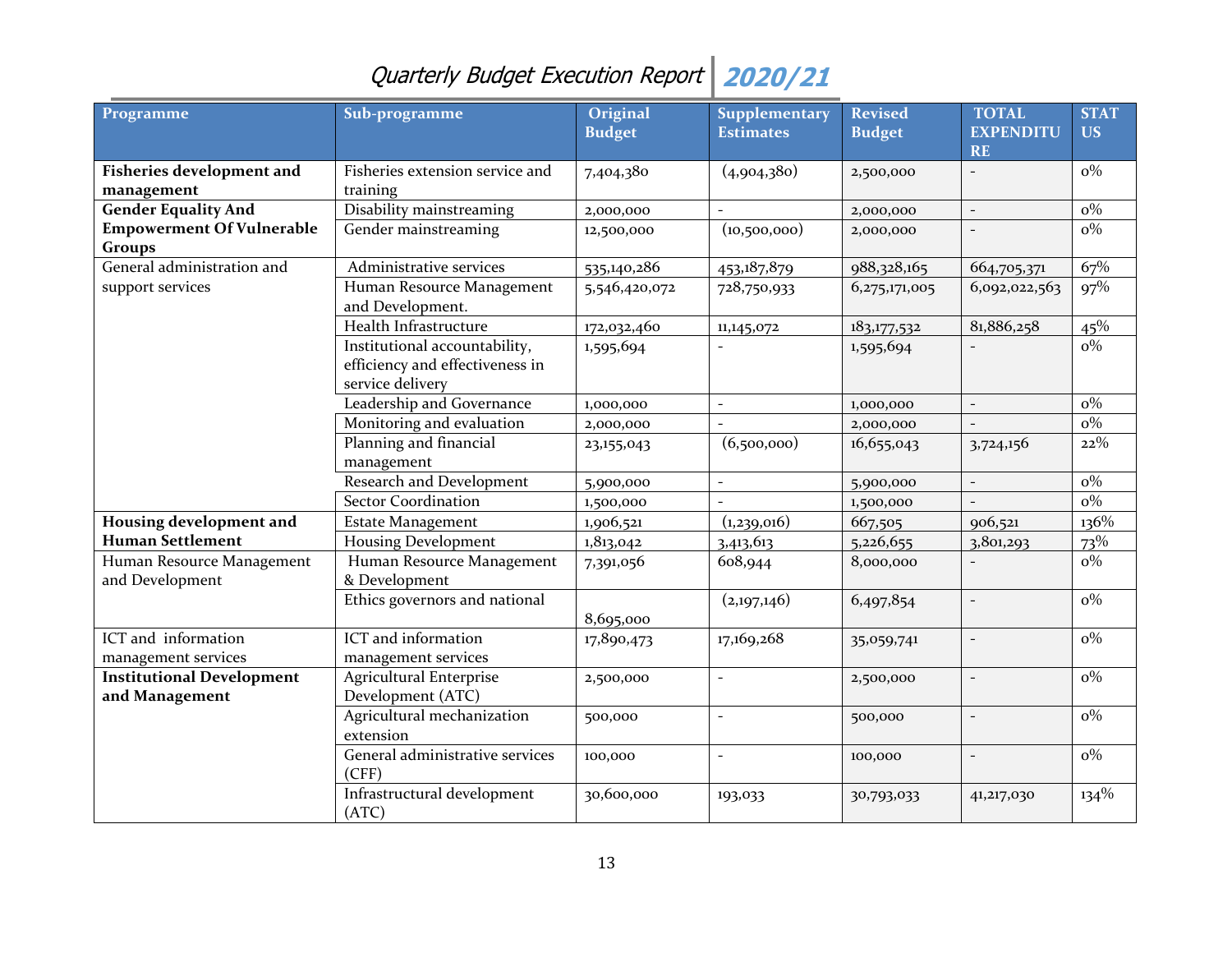| Programme                                          | Sub-programme                                                              | Original<br><b>Budget</b> | Supplementary<br><b>Estimates</b> | <b>Revised</b><br><b>Budget</b> | <b>TOTAL</b><br><b>EXPENDITU</b><br><b>RE</b> | <b>STAT</b><br><b>US</b> |
|----------------------------------------------------|----------------------------------------------------------------------------|---------------------------|-----------------------------------|---------------------------------|-----------------------------------------------|--------------------------|
|                                                    | Mabanga ATC Administration<br>management services                          | 2,000,000                 | $\overline{a}$                    | 2,000,000                       |                                               | $o\%$                    |
|                                                    | Operational development (CFF)                                              | 500,000                   | $\overline{\phantom{a}}$          | 500,000                         | $\overline{\phantom{a}}$                      | $o\%$                    |
|                                                    | Technology transfer (CFF)                                                  | 400,000                   |                                   | 400,000                         |                                               | $o\%$                    |
|                                                    | Tractor hire services                                                      | 8,000,000                 | (3,600,000)                       | 4,400,000                       |                                               | $o\%$                    |
| <b>Integrated Solid Waste</b>                      | Dumpsite Management                                                        | 16,882,637                |                                   | 16,882,637                      | 8,330,640                                     | 49%                      |
| Management                                         | Garbage collection and<br>transportation                                   | 144,000,000               | 49,125,649                        | 193,125,649                     | 191,737,682                                   | 99%                      |
| Kenya Devolution Support<br>Programme              | Kenya Devolution Support<br>Programme                                      | 257,537,789               | 113,163,142                       | 370,700,931                     | 170,709,744                                   | 46%                      |
| <b>Land and Crop Development</b><br>and Management | Agri nutrition and food<br>utilization                                     | 500,000                   | $\overline{a}$                    | 500,000                         |                                               | $o\%$                    |
|                                                    | Agricultural extension and<br>training services                            | 2,340,000                 | $\overline{\phantom{0}}$          | 2,340,000                       |                                               | $o\%$                    |
|                                                    | Crop production and<br>productivity                                        | 62,631,411                | (31,909,802)                      | 30,721,609                      | 26,589,711                                    | 87%                      |
|                                                    | Irrigation Extension and training                                          | 600,000                   | $\overline{a}$                    | 600,000                         |                                               | $o\%$                    |
|                                                    | Irrigation infrastructure<br>development and agricultural<br>water storage | 10,000,000                | $\overline{a}$                    | 10,000,000                      | 10,350,000                                    | $104\%$                  |
|                                                    | Soil rehabilitation, protection<br>and conservation                        | 600,000                   | $\overline{\phantom{a}}$          | 600,000                         | $\overline{\phantom{a}}$                      | $\overline{o\%}$         |
|                                                    | Value addition and Agro<br>processing                                      | 700,000                   | $\overline{\phantom{a}}$          | 700,000                         | $\overline{\phantom{a}}$                      | $o\%$                    |
|                                                    | Land acquisition                                                           | 10,469,160                | (1,469,160)                       | 9,000,000                       | 2,235,000                                     | 25%                      |
|                                                    | Survey of government land<br>quality control of survey<br>activities       | 18,643,612                | (8,638,612)                       | 10,005,000                      |                                               | $o\%$                    |
| Land Use, Urban Infrastructure                     | Urban Transport and                                                        | 109,887,700               | 118,198,774                       | 228,086,474                     | 139,097,816                                   | 61%                      |
| Development and Management                         | Infrastructure                                                             |                           |                                   |                                 |                                               |                          |
| Livestock development and<br>management            | Breeding and AI Subsidy<br>programme                                       | 5,000,000                 | $\overline{a}$                    | 5,000,000                       |                                               | $o\%$                    |
|                                                    | Disease and Vector Control                                                 | 4,000,000                 | $\overline{a}$                    | 4,000,000                       | $\overline{\phantom{a}}$                      | $o\%$                    |
|                                                    | Food Safety and Quality Control                                            | 7,000,000                 | $\overline{a}$                    | 7,000,000                       |                                               | $o\%$                    |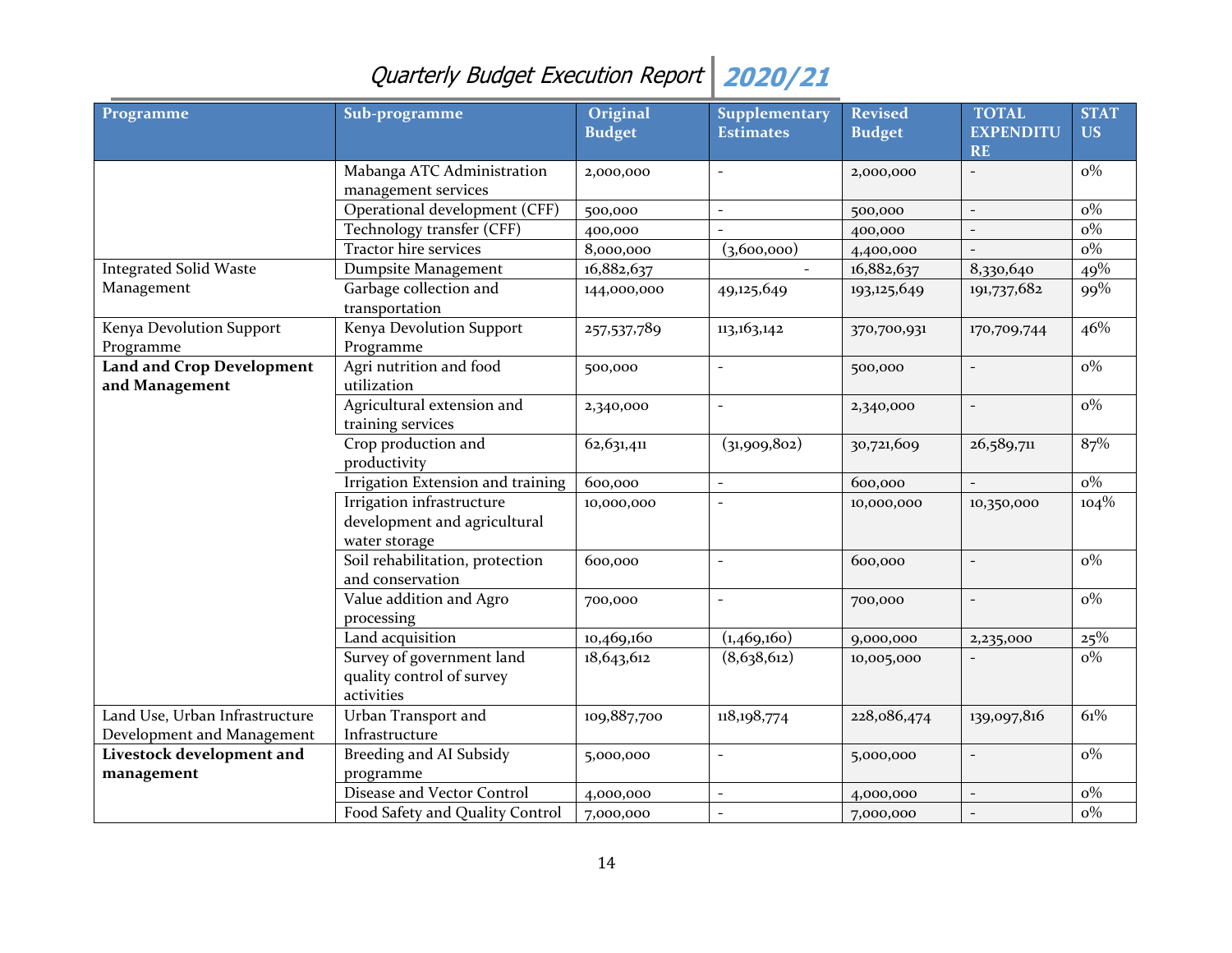| Programme                                             | Sub-programme                                                                                    | Original<br><b>Budget</b> | <b>Supplementary</b><br><b>Estimates</b> | <b>Revised</b><br><b>Budget</b> | <b>TOTAL</b><br><b>EXPENDITU</b> | <b>STAT</b><br><b>US</b> |
|-------------------------------------------------------|--------------------------------------------------------------------------------------------------|---------------------------|------------------------------------------|---------------------------------|----------------------------------|--------------------------|
|                                                       |                                                                                                  |                           |                                          |                                 | <b>RE</b>                        |                          |
|                                                       | Livestock production extension,<br>Training and Information<br><b>Services</b>                   | 2,896,991                 | (2,126,251)                              | 770,740                         |                                  | $o\%$                    |
|                                                       | Livestock production value chain<br>development (Dairy, Poultry,<br>Honey & Rabbit value chains) | 7,500,000                 |                                          | 7,500,000                       | 1,993,331                        | 27%                      |
|                                                       | Value addition and processing                                                                    | 80,000,000                | 99,441                                   | 80,099,441                      | 79,184,782                       | 99%                      |
|                                                       | <b>Veterinary Extension Services</b>                                                             | 1,000,000                 |                                          | 1,000,000                       |                                  | $o\%$                    |
| Market Infrastructure<br>Development                  | Market Infrastructure<br>Development                                                             | 25,000,000                | (6,589,141)                              | 18,410,859                      | 16,301,007                       | 89%                      |
| Monitoring and evaluation<br>services                 | Monitoring and evaluation<br>services                                                            | 46,204,160                | $\bar{\phantom{a}}$                      | 46,204,160                      | 45,527,722                       | 99%                      |
| <b>NARIGP</b>                                         | <b>NARIGP</b>                                                                                    | 350,000,010               | 49,908,131                               | 399,908,141                     | 179,560,204                      | 45%                      |
| <b>Preventive Promotive and</b>                       | <b>Health Promotion services</b>                                                                 | 5,000,000                 |                                          | 5,000,000                       |                                  | $o\%$                    |
| <b>Rehabilitative</b>                                 | Communicable and non-<br>communicable                                                            | 42,676,050                | $\overline{\phantom{a}}$                 | 42,676,050                      | $\equiv$                         | $o\%$                    |
|                                                       | Community health services                                                                        | 76,800,000                | $\overline{\phantom{a}}$                 | 76,800,000                      | $\equiv$                         | $o\%$                    |
|                                                       | Disease surveillance                                                                             | 1,576,051                 | $\overline{a}$                           | 1,576,051                       |                                  | $o\%$                    |
|                                                       | HIV/AIDS awareness.                                                                              | 2,000,000                 | $\overline{a}$                           | 2,000,000                       | $\overline{a}$                   | $o\%$                    |
|                                                       | <b>Nutrition Management</b>                                                                      | 10,000,000                |                                          | 10,000,000                      | $\overline{a}$                   | $o\%$                    |
| Public finance management                             | Public finance management                                                                        | 96,319,698                | (9,805,003)                              | 86,514,695                      | $\equiv$                         | $o\%$                    |
| Public Participation, Civic                           | Public Participation, Civic                                                                      |                           | 25,672,000                               |                                 |                                  | $o\%$                    |
| Education and outreach services                       | Education and outreach services                                                                  | 5,000,000                 |                                          | 30,672,000                      |                                  |                          |
| Public safety and transport<br>operations             | Public safety and transport<br>operations                                                        | 18,668,115                | (9,534,992)                              | 9,133,123                       | $\overline{\phantom{a}}$         | $o\%$                    |
| Reproductive, Maternal, New<br>Born and Child Health  | <b>Maternity Services</b>                                                                        | 61,252,101                | $\overline{\phantom{a}}$                 | 61,252,101                      |                                  | $o\%$                    |
| Service Delivery And<br>Organizational Transformation | Service Delivery And<br>Organizational Transformation                                            | 15,000,000                | 23,562,688                               | 38,562,688                      | $\overline{\phantom{a}}$         | $o\%$                    |
| <b>Sports Facility Development</b><br>and Management  | Development of sports facility                                                                   | 178,616,377               | 65,605,945                               | 244, 222, 322                   | 224,642,810                      | $92\%$                   |
| Sports talent development                             | Sports and talent development                                                                    | 4,850,004                 | 6,649,996                                | 11,500,000                      |                                  | $o\%$                    |
| and management                                        | established                                                                                      |                           |                                          |                                 |                                  |                          |
| Trade and Enterprise<br>Development                   | <b>Trade and Enterprise</b><br>Development                                                       | 4,180,000                 | 3,720,000                                | 7,900,000                       |                                  | $o\%$                    |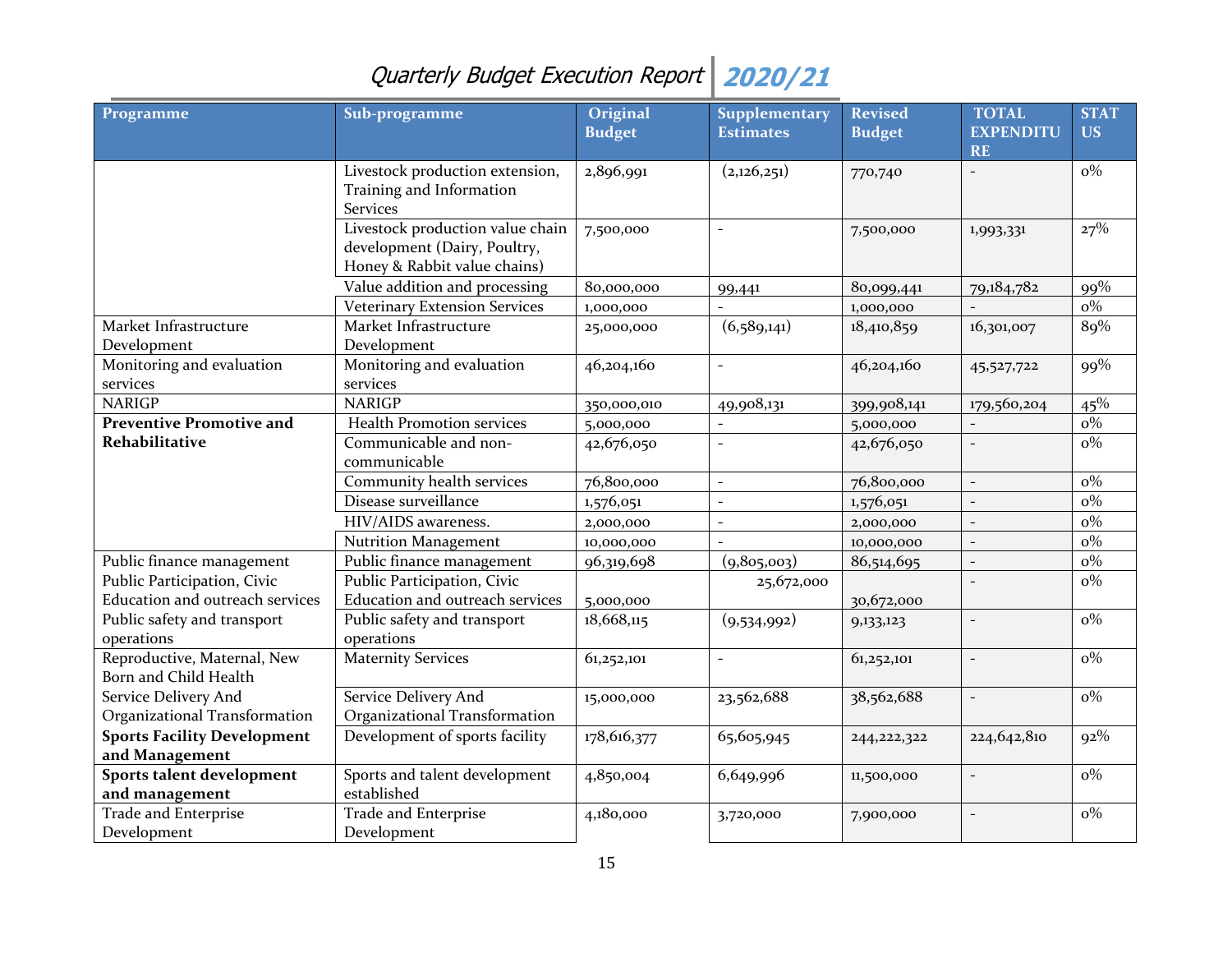| Programme                                              | Sub-programme                                                        | Original<br><b>Budget</b> | <b>Supplementary</b><br><b>Estimates</b> | <b>Revised</b><br><b>Budget</b> | <b>TOTAL</b><br><b>EXPENDITU</b><br><b>RE</b> | <b>STAT</b><br><b>US</b> |
|--------------------------------------------------------|----------------------------------------------------------------------|---------------------------|------------------------------------------|---------------------------------|-----------------------------------------------|--------------------------|
| Transport infrastructure<br>development and management | Transport infrastructure<br>development and management               | 1,320,000,470             | 88,278,636                               | 1,408,279,106                   | 1,288,761,651                                 | $92\%$                   |
| Urban Economy, General                                 | <b>Capacity Development</b>                                          | 1,500,000                 | $\overline{\phantom{a}}$                 | 1,500,000                       | 570,500                                       | 38%                      |
| Administration, Planning and<br>Support services       | Institutional Accountability,<br><b>Efficiency and Effectiveness</b> | 1,564,574                 |                                          | 1,564,574                       |                                               | $o\%$                    |
|                                                        | Leadership and Coordination of<br><b>Municipal Board Operations</b>  | 40,000                    | $\overline{\phantom{a}}$                 | 40,000                          |                                               | $o\%$                    |
|                                                        | Public Participation and<br><b>Outreach Services</b>                 | 1,360,000                 | $\overline{\phantom{a}}$                 | 1,360,000                       | $\overline{\phantom{a}}$                      | $o\%$                    |
| Urban Infrastructure<br>Development and<br>management  | Infrastructure. Housing and<br>public works                          | 191,089,400               | 223,386,003                              | 414,475,403                     | 240, 612, 749                                 | 58%                      |
| <b>Vocational Education and</b>                        | Assessment of curriculum                                             | 1,000,000                 | $\overline{\phantom{a}}$                 | 1,000,000                       |                                               | $o\%$                    |
| <b>Training</b>                                        | Capacity building for VTC<br>managers                                | 1,000,000                 |                                          | 1,000,000                       |                                               | $o\%$                    |
|                                                        | Center of excellence                                                 | 29,104,858                | (16, 667, 455)                           | 12,437,403                      | $\overline{\phantom{0}}$                      | $o\%$                    |
|                                                        | Promotion of governance                                              | 1,000,000                 |                                          | 1,000,000                       |                                               | $o\%$                    |
|                                                        | Quality assurance and standards                                      | 1,000,000                 | $\overline{a}$                           | 1,000,000                       |                                               | $o\%$                    |
|                                                        | Special needs assessment                                             | 1,000,000                 |                                          | 1,000,000                       |                                               | $o\%$                    |
|                                                        | Tuition support grant                                                | 67,849,894                | 26,964,149                               | 94,814,043                      | 62,773,046                                    | 66%                      |
| Water and Sewerage Services<br>Management              | <b>Water Services Provision</b>                                      | 240,991,104               | (55, 881, 545)                           | 185,109,559                     | 139,108,139                                   | 75%                      |
| <b>Youth Development and</b>                           | Youth development services                                           | 8,700,000                 | (5,000,000)                              | 3,700,000                       |                                               | $o\%$                    |
| Management                                             |                                                                      |                           |                                          |                                 |                                               |                          |
|                                                        |                                                                      |                           |                                          |                                 |                                               |                          |
|                                                        | <b>T. Budget Executive</b>                                           | 1,034,631,568             | 1,892,403,243                            | 12,927,034,811                  | 10,173,046,715                                | 79%                      |
|                                                        | T. Budget Assembly                                                   | 867,697,315               | 208,156,286                              | 1,075,853,601                   | 982,855,098                                   | 91%                      |
|                                                        | <b>GRAND T. BUDGET</b>                                               | 11,902,328,883            | 2,100,559,529                            | 14,002,888,412                  | 11,155,901,813                                | 80%                      |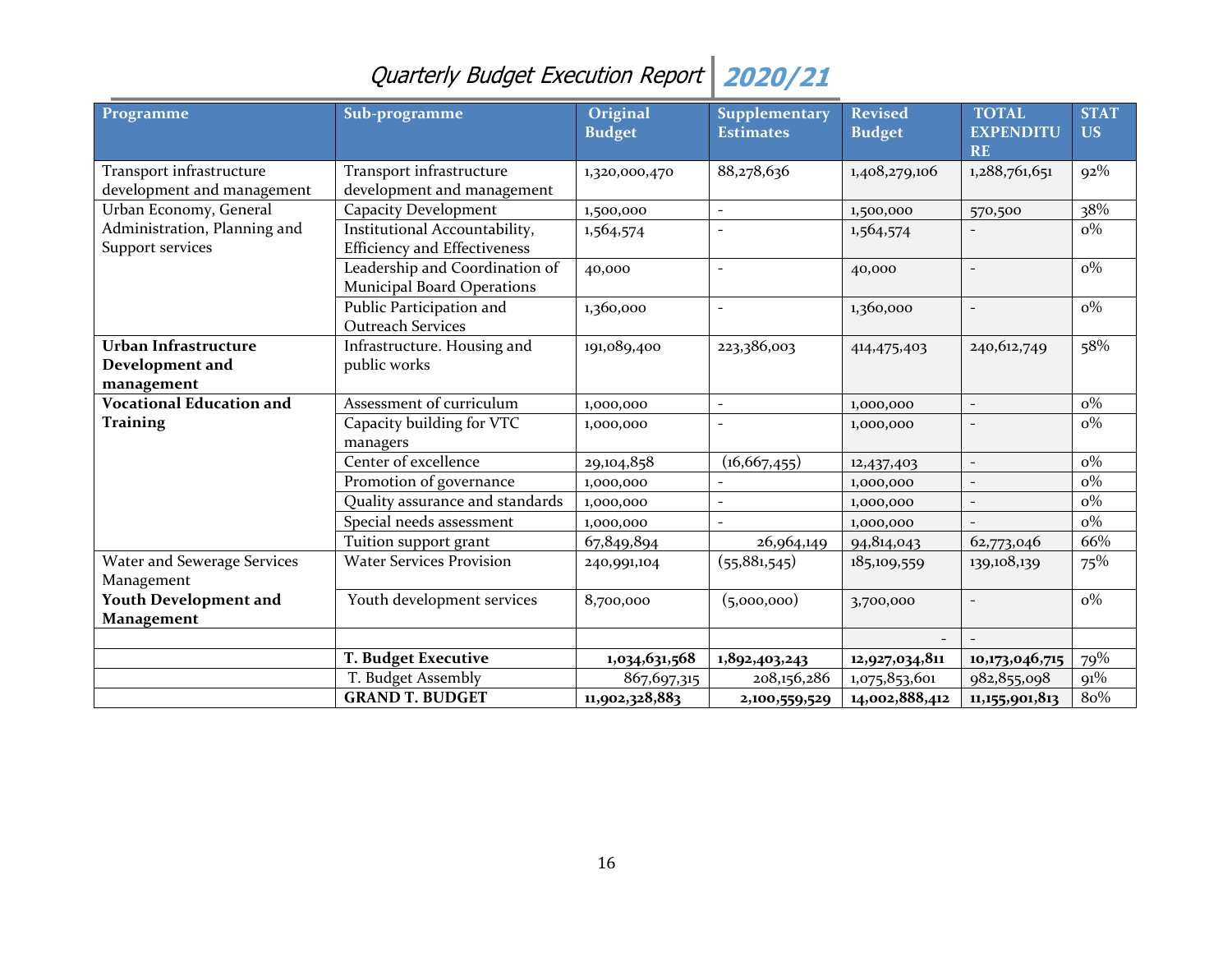## <span id="page-16-0"></span>**5. Challenges Experienced and Recommendation**

## <span id="page-16-1"></span>**Challenges**

The following challenges were experienced

- a. Delayed disbursement of funds from national treasury
- b. Lack of appropriate legal framework
- c. Inadequate technical staff to undertake departmental activities
- d. Changing priorities midway resulting policy changes
- e. Lack of logistics e.g., vehicle to undertake fieldwork
- f. Lack of appropriate offices and support service for effective service delivery

## <span id="page-16-2"></span>**Recommendations**

Recognizing the urgency of the situation, the following primary recommendations are addressed to the attention of the County Executive Committee. The County Treasury urges all county stakeholders to fully take into account these recommendations in the on-going discussions about the county's future transformation. We have grouped the recommendations in broad categories that link to the findings on previous project performance.

## **Positioning, Niche, and Relationship to its Key Partner – National Government**

The County must strengthen its cooperation with the National Government in order to influence support for large infrastructure projects which its budget cannot adequately support. Thus, it is essential to maintain support to initiatives which have already absorbed a significant amount of county resources such as the High Altitude Sports Complex, provided that the political economic environment surrounding these initiatives is conducive to a positive contribution from the community and county top management.

## **Enforce a much higher level of oversight from Parliament and the County Assembly of activities commissioned and funded under the County Budget.**

To safeguard years of county investments in community initiatives, it is essential to roll out more structured oversight mechanisms for county and development partner funded initiatives to ensure that the public obtains value for resources invested in their communities.

## **Use County M&E initiatives to monitor progress and evaluate outcomes of projectstreams which have not yet produced measurable impacts but which might do so in the future.**

Modern organizations are constantly striving to improve their ability to generate and use the knowledge they gain from monitoring and evaluation including experience. For the County MDAs this occurs within both programmes and the evaluation unit. While the